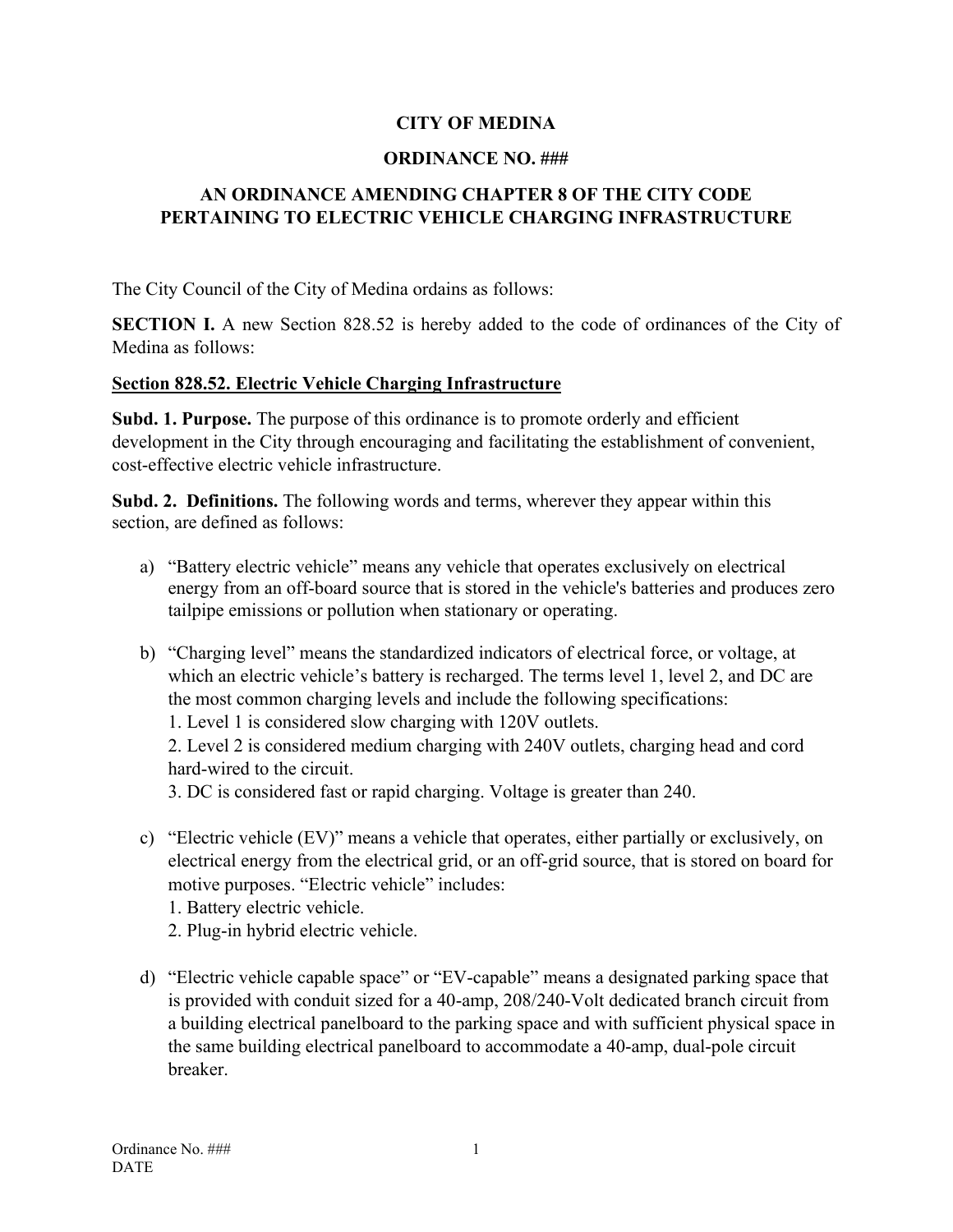- e) "Electric vehicle charging installed space" or "EV-installed" means a parking space with electric vehicle supply equipment capable of supplying a 40-amp dedicated branch circuit rated at 208/240 Volt from a building electrical panelboard.
- f) "Electric vehicle charging stations" or "EVCS" means a parking space that is served by electric vehicle supply equipment that has as its primary purpose the transfer of electric energy (by conductive or inductive means) to a battery or other energy storage device in an electric vehicle.
- g) "Electric vehicle load management system" means a system designed to allocate charging capacity among multiple electric vehicle supply equipment at a minimum of eight amps per charger.
- h) "Electric vehicle ready space" or "EV-ready" means a parking space that is provided with one 40-amp, 208/240-Volt dedicated branch circuit for electric vehicle supply equipment that is terminated at a receptacle, junction box, or electric vehicle supply equipment within or adjacent to the parking space.
- i) "Electric vehicle supply equipment" or "EVSE" means any equipment or electrical component used in charging electric vehicles at a specific location. EVSE does not include equipment located on the electric vehicles themselves.
- j) "Plug-in hybrid electric vehicle" means an electric vehicle that:
	- (i) Contains an internal combustion engine and also allows power to be delivered to drive wheels by an electric motor;
	- (ii) Charges its battery primarily by connecting to the grid or other off-board electrical source;
	- (iii)May additionally be able to sustain battery charge using an on-board internalcombustion-driven generator; and
	- (iv)Has the ability to travel powered by electricity.

# **Subd. 3. Permitted Locations.** Electric vehicle charging stations are permitted as follows:

- a) Level 1 and level 2 EVCSs are permitted in every zoning district when accessory to the primary permitted use. Such stations serving residential property shall be designated as private restricted use only.
- b) DC EVCSs are permitted in all non-residential districts when accessory to a primary permitted use.
- c) If the primary use of the parcel is the retail electric charging of vehicles, then the use shall be considered an auto service station for zoning purposes. Installation shall be located in zoning districts which permit auto service, automotive service, or motor fuel stations.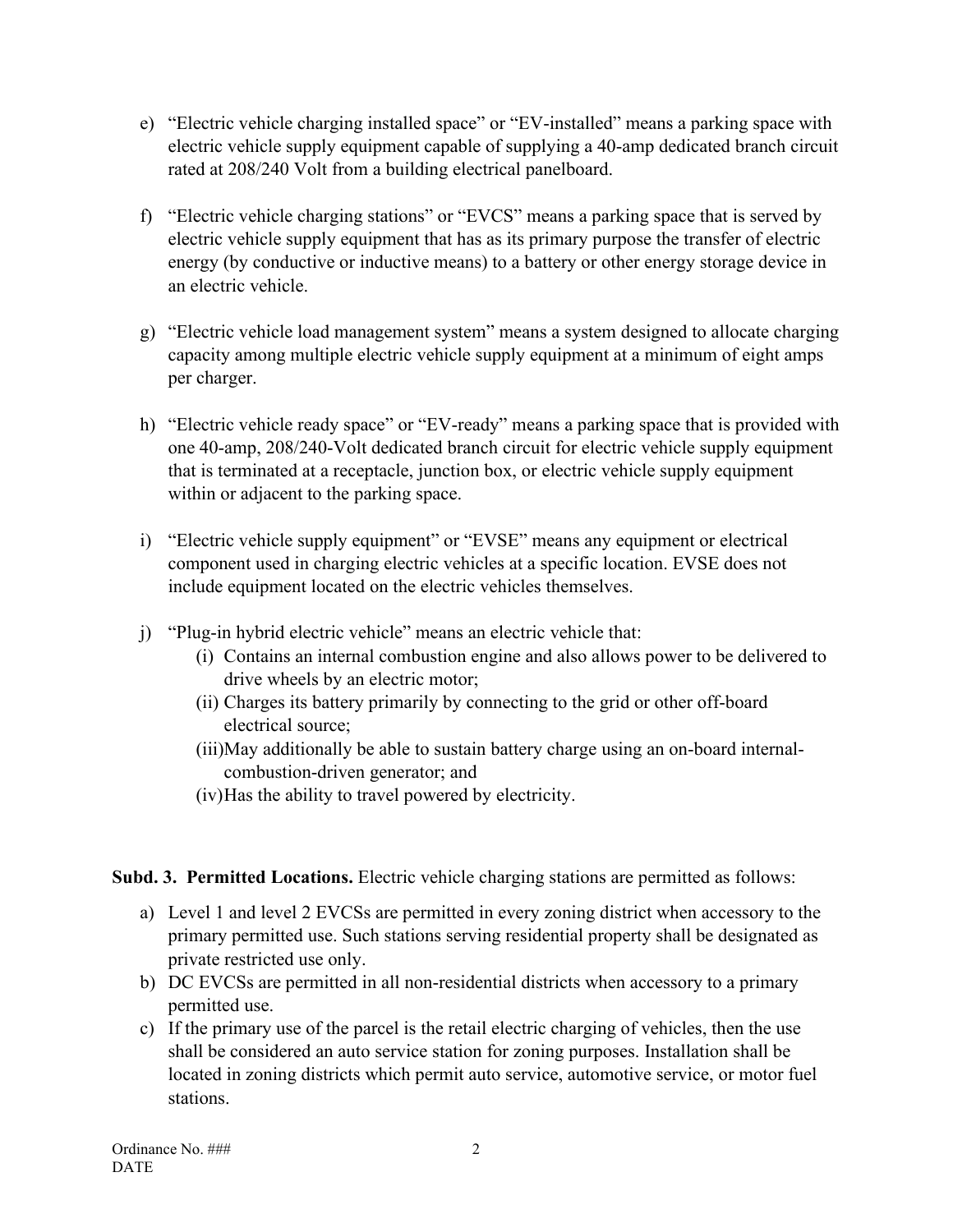**Subd. 4. EV Readiness Plan.** An EV readiness plan shall be submitted with all site plan applications submitted pursuant to Section 825.55.

- a) The readiness plan shall contain the following elements:
	- (i) The percentage of parking spaces meeting required specifications for EV-capable spaces, EV-ready spaces, and EV-installed spaces.
	- (ii) A site plan identifying:
		- 1) the location of EV-capable spaces, EV-ready spaces, and EV-installed spaces, if any.
		- 2) proposed location and specification of conduits, wiring, or other improvements intended to serve EVCS locations.



Example Site Plan - "Rough-In" of Electric Vehicle Charging Stations

- b) The readiness plan is recommended to include the following elements:
	- (i) Proposed signage for EVCSs.
	- (ii) If installing multiple EVCSs, the type of electric vehicle load management system expected to be used.

**Subd. 5. EV Readiness Recommendation.** In order to proactively plan for and accommodate the anticipated future growth in market demand for electric vehicles, it is strongly encouraged, but not required, that all new and expanded construction follow the recommended readiness contained in the charts shown in subd. 5(a) and 5(b) below.

a) Residential Uses Recommendation. If a fraction of a parking space is calculated, it is recommended to round to the nearest whole number, but always maintaining a minimum of one space.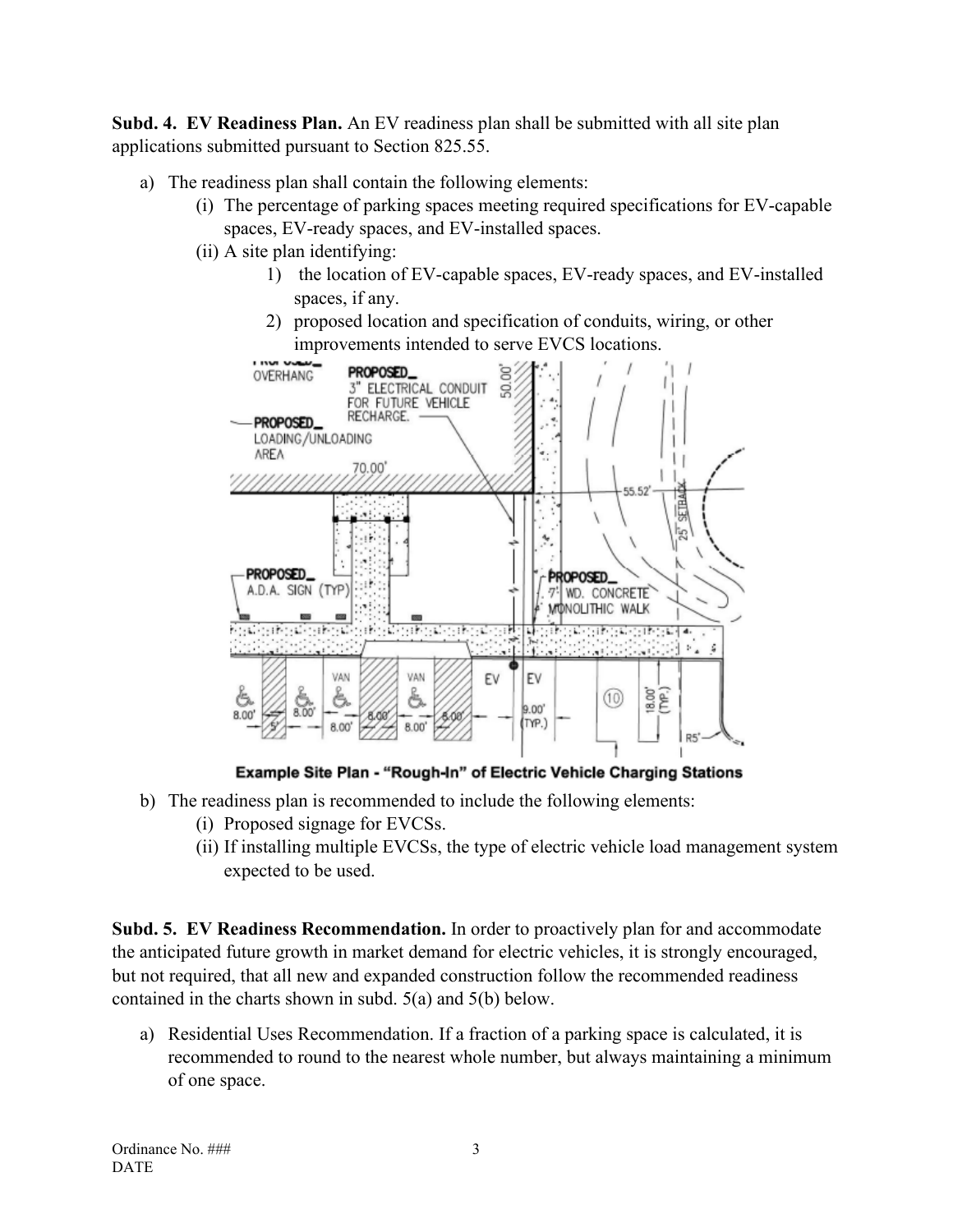|       |                                  | EV-Capable      | EV-Ready           | EV-Installed   |
|-------|----------------------------------|-----------------|--------------------|----------------|
| (i)   | <b>Single Family Detached</b>    |                 | At least one       |                |
|       |                                  |                 | space in garage    |                |
| (ii)  | Two-Family Dwellings             |                 | At least one       |                |
|       |                                  |                 | space in garage    |                |
| (iii) | Townhomes                        |                 | At least one       |                |
|       |                                  |                 | space in garage    |                |
| (iv)  | <b>Multiple Family Dwellings</b> | 20% of resident |                    | One resident   |
|       | with $1 - 10$ spaces             | spaces          |                    | space          |
| (v)   | <b>Multiple Family Dwellings</b> | 20% of resident | $10\%$ of resident | 5% of resident |
|       | with 10 or more spaces           | spaces          | spaces             | spaces         |
|       |                                  | 18% of guest    |                    | $2\%$ of guest |
|       |                                  | spaces          |                    | spaces         |
|       |                                  |                 |                    |                |

- b) Non-Residential Uses Recommendation.
	- (i) For uses with 10 or fewer parking spaces required, there is no readiness recommendation.
	- (ii) For uses with 11 or more parking spaces required, the following readiness is recommended. If a fraction of a parking space is calculated, it is recommended to round to the nearest whole number, but always maintaining a minimum of one space.

|                   |                                   | EV-Capable             | EV-Ready      | EV-Installed |
|-------------------|-----------------------------------|------------------------|---------------|--------------|
| (1)               | <b>Accessory Dwelling Units</b>   | Varies by use and type |               |              |
| (2)               | Religious Institutions,           | 18% of spaces          |               | 2% of spaces |
|                   | Theaters, Auditoriums, and        |                        |               |              |
|                   | other places of assembly.         |                        |               |              |
| (3)               | <b>Business and Professional</b>  | 18% of spaces          |               | 2% of spaces |
|                   | Offices                           |                        |               |              |
| $\left( 4\right)$ | <b>Medical and Dental Clinics</b> | 18% of spaces          |               | 2% of spaces |
| (5)               | Hotel or Motel                    | 20% of spaces          | 10% of spaces | 5% of spaces |
| (6)               | Schools: Grade schools,           | 15% of spaces          | 10% of spaces | 5% of spaces |
|                   | elementary schools, middle        |                        |               |              |
|                   | school, junior high school        |                        |               |              |
| (7)               | Schools: High School              | 15% of spaces          | 10% of spaces | 5% of spaces |
| (8)               | Vocational or business            | 15% of spaces          | 10% of spaces | 5% of spaces |
|                   | schools                           |                        |               |              |
| (9)               | Hospitals                         | 18% of spaces          | 10% of spaces | 2% of spaces |
| (10)              | <b>Bowling Alleys</b>             | 18% of spaces          |               | 2% of spaces |
| (11)              | Automobile Service                | 15% of spaces          | 10% of spaces | 5% of spaces |
|                   | <b>Stations</b>                   |                        |               |              |
| (12)              | Retail Sales and Service          | 18% of spaces          |               | 2% of spaces |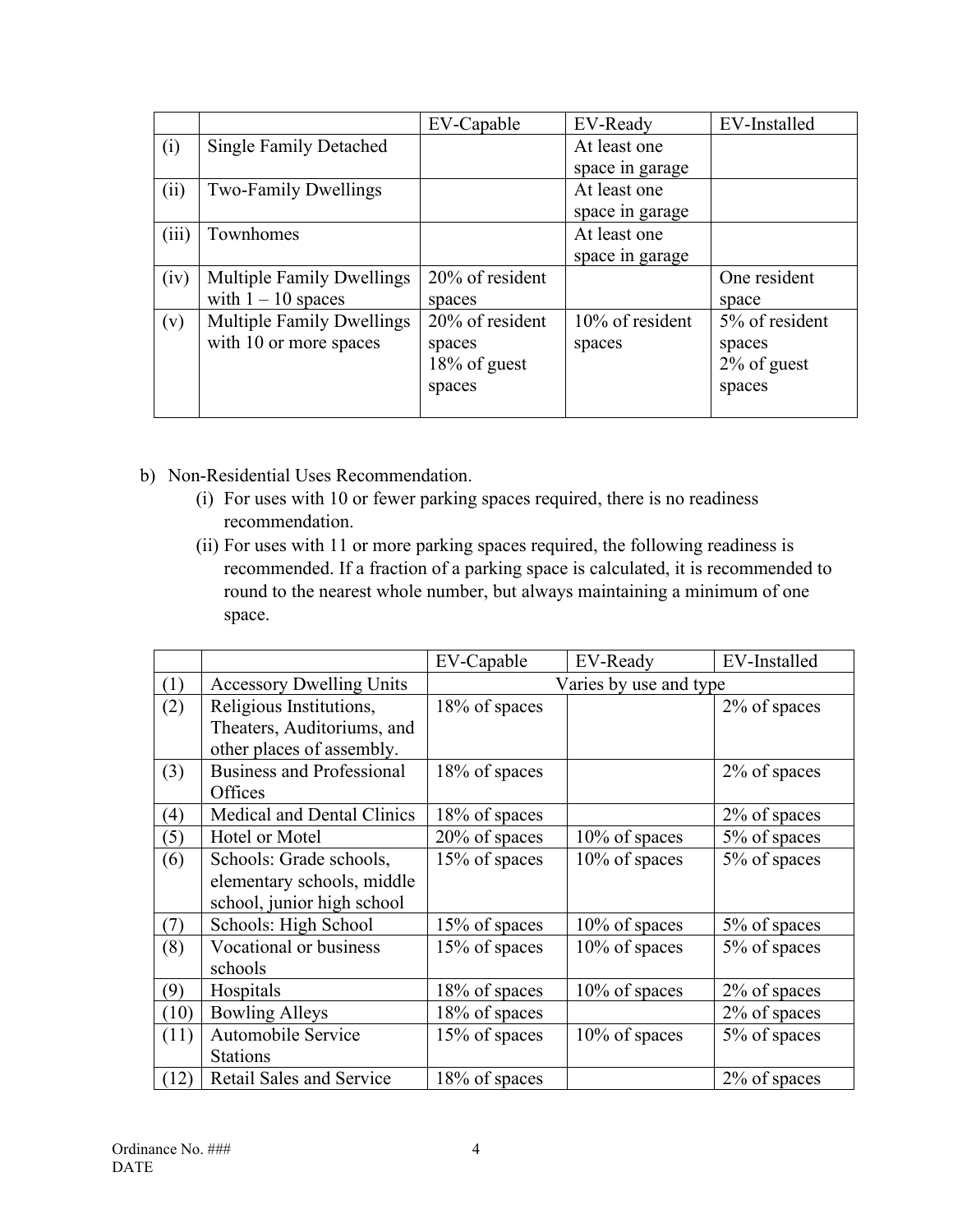|      |                             | EV-Capable             | EV-Ready | EV-Installed |
|------|-----------------------------|------------------------|----------|--------------|
| (13) | Restaurants, Drive-through  | 18% of spaces          |          | 2% of spaces |
|      | Food Establishments,        |                        |          |              |
|      | Cafes, Bars, Taverns, Night |                        |          |              |
|      | Clubs                       |                        |          |              |
| (14) | Health Club (Includes, but  | 18% of spaces          |          | 2% of spaces |
|      | not limited to dance,       |                        |          |              |
|      | martial arts, and yoga      |                        |          |              |
|      | studios.)                   |                        |          |              |
| (15) | <b>Funeral Homes</b>        | Varies by use and type |          |              |
| (16) | Industrial, Warehouse,      | 18% of spaces          |          | 2% of spaces |
|      | Storage, Handling of Bulk   |                        |          |              |
|      | Goods                       |                        |          |              |
|      | Uses not specifically noted | Varies by use and type |          |              |

# **Subd. 7. General Provisions for Multi-Family Residential and Non-Residential Development**

- a) Parking.
	- (i) An electric vehicle charging station space will be included in the calculation for minimum required parking spaces required in accordance with Section 828.51.
	- (ii) Public EVCS are reserved for parking and charging electric vehicles only.
- b) Accessible Spaces. A charging station will be considered accessible if it is located adjacent to, and can serve, an accessible parking space as defined and required by the ADA. It is strongly encouraged that a minimum of one accessible electric vehicle charging station be provided. Accessible electric vehicle charging stations should be located in close proximity to the building or facility entrance and connected to a barrier free accessible route of travel. It is not necessary to designate the accessible electric vehicle charging station exclusively for the use of disabled persons.
- c) Equipment Design Standards and Protection.
	- (i) Battery charging station outlets and connector devices shall be mounted to comply with state code and must comply with all relevant Americans with Disabilities Act (ADA) requirements. Equipment mounted on pedestals, lighting posts, bollards, or other devices shall be designed and located as to not impede pedestrian travel or create trip hazards on sidewalks.
	- (ii) Adequate battery charging station protection, such as concrete-filled steel bollards, shall be used. Curbing may be used in lieu of bollards, if the battery charging station is setback a minimum of 24 inches from the face of the curb.
- d) Usage Fees. The property owner or third party permitted by the property owner, as the case may be, may collect a service fee for the use of EVSE.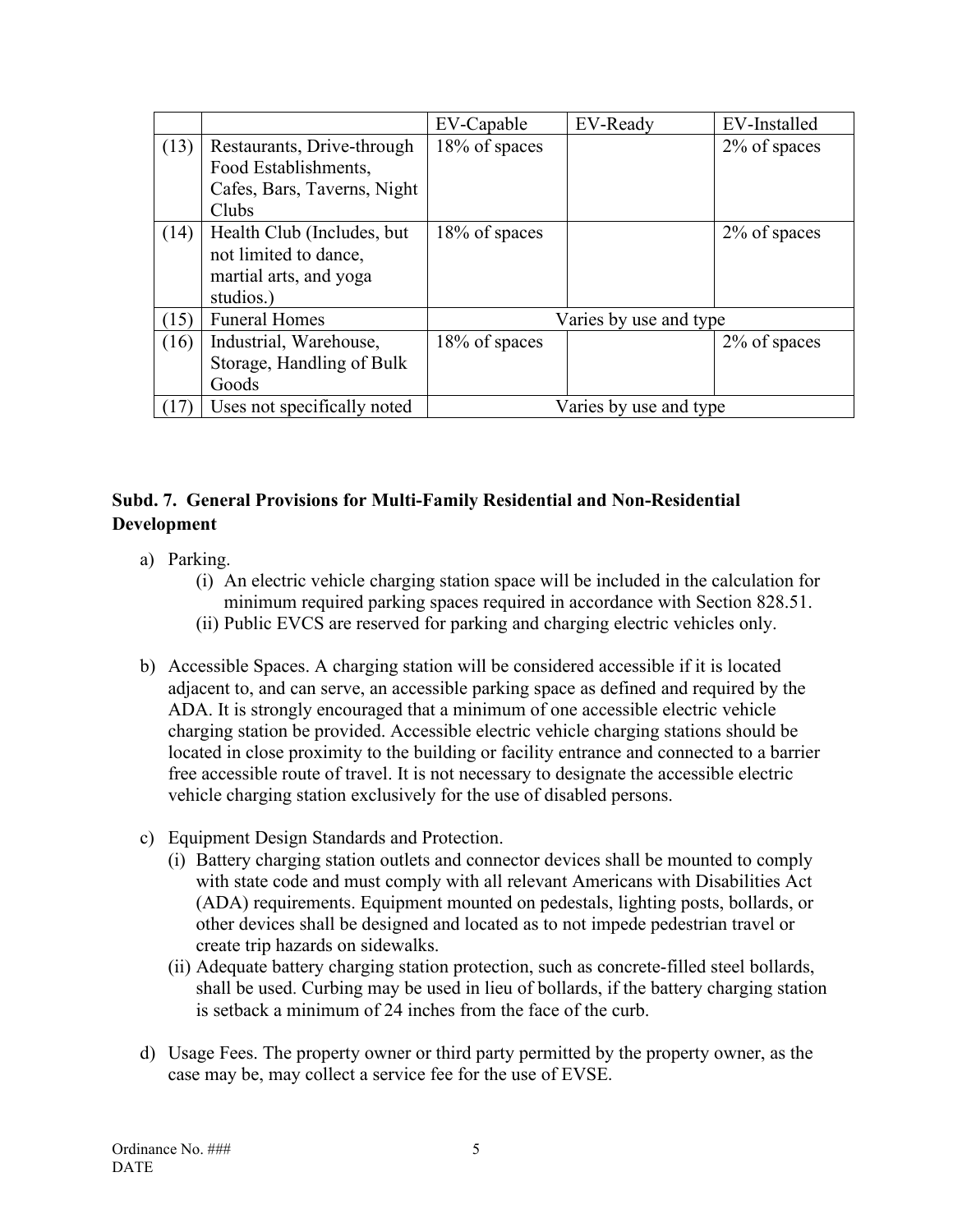### e) Signage.

- (i) Information shall be posted identifying voltage and amperage levels and any time of use, fees, or safety information related to the electric vehicle charging station.
- (ii) Each electric vehicle charging station space shall be posted with signage indicating the space is only for electric vehicle charging purposes. For purposes of this subsection, "charging" means that an electric vehicle is parked at an electric vehicle charging station and is connected to the battery charging station equipment.
- f) Maintenance. Electric vehicle charging stations shall be maintained in all respects, including the functioning of the equipment. A phone number or other contact information shall be provided on the equipment for reporting problems with the equipment or access to it.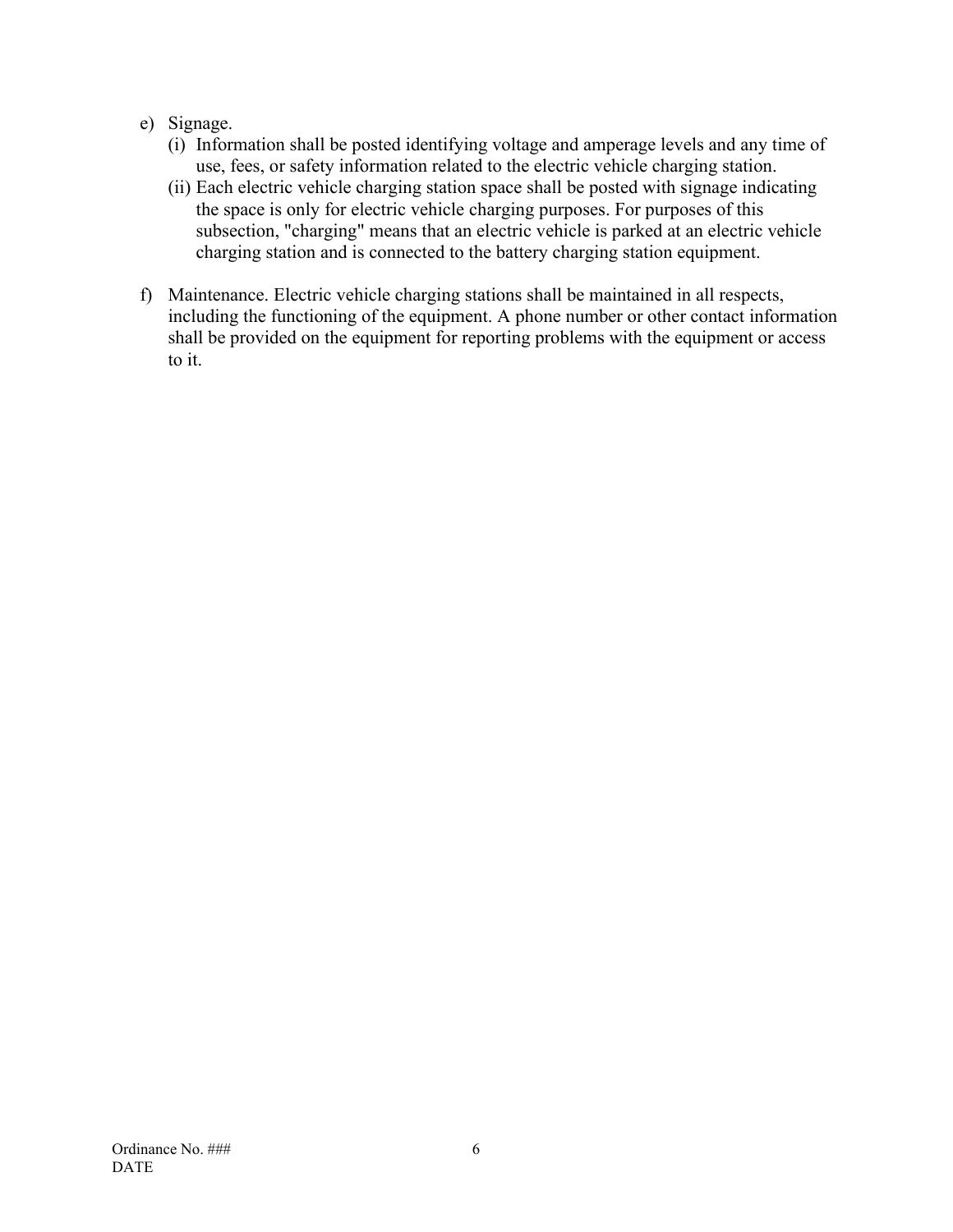**SECTION II.** Subd. 2 of Section 825.55 of the code of ordinances of the City of Medina is amended by adding the **underlined** language and deleting the struck through language as follows:

#### **Section 825.55. Site Plan Review – Application.**

**Subd. 2.** The owner or developer shall submit an application for site plan review to the zoning administrator. The application shall be accompanied by the following information and documentation to the extent it is not otherwise required by another land use application made by the owner or developer for the same site at the same time:

(a) legal description of the property;

(b) identification of developer and owner, if different;

(c) survey showing property boundaries; existing improvements, including utilities, drainage tiles and wells; topography of the site and area within 100 feet of the property boundaries with contours at 2-foot intervals; significant trees and existing vegetation which would meet ordinance landscaping requirements; easements of record, including the dimensions thereof; and wetlands;

(d) site plan of proposed improvements showing all buildings, including details of loading docks; parking areas; driveways; access points; berms; easements; and adjacent public or private streets;

(e) floor plans and building elevations, including list of building materials, showing a sketch or computer-generated image of proposed buildings as viewed from surrounding uses;

(f) site plan of existing uses on property in non-residential zones adjacent to the site and on property in residential zones within 720 feet of the site, measured at the closest point, showing buildings, including loading docks, entrances and other significant features and illustrating sight lines to proposed uses;

(g) proposed grading plan with contours at 2-foot intervals;

(h) soils map;

(i) tree preservation plan;

(j) landscaping plan, including species and sizes;

(k) drainage and storm water plan;

(l) utility plan;

(m) sign plan;

(n) lighting plan;

(o) electric vehicle readiness plan;

 $(p<sub>e</sub>)$  table of all proposed uses by type and square footage, including estimated water and sanitary sewer usage;

 $(q<sub>p</sub>)$  schedule of staging or timing of development; and

(rq) application fee.